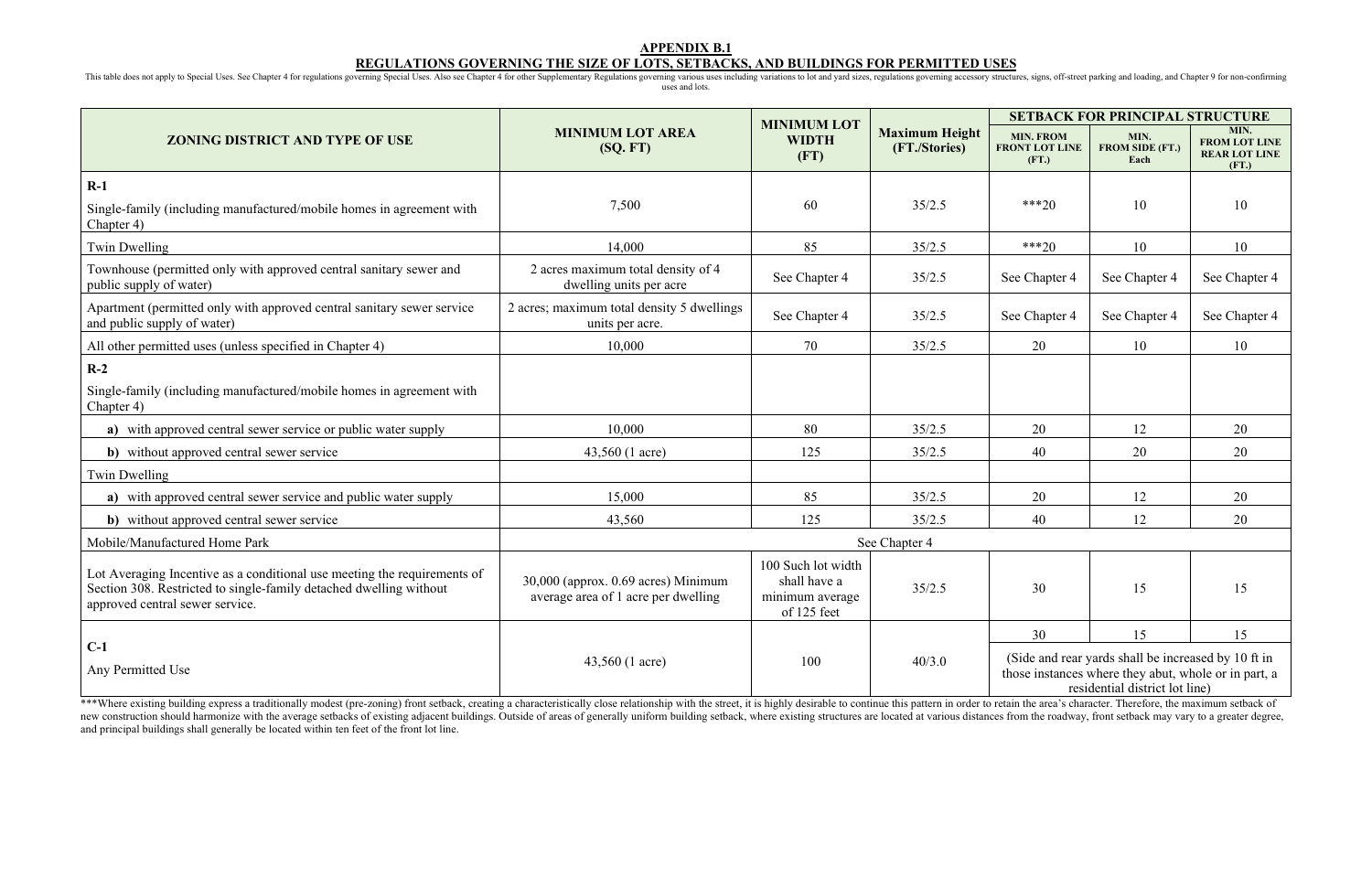# **APPENDIX B.1 REGULATIONS GOVERNING THE SIZE OF LOTS, SETBACKS, AND BUILDINGS FOR PERMITTED USES**

|                                                                                                                                          |                                                                                                                                | <b>MINIMUM LOT</b>                                                   |                                        | <b>SETBACK FOR PRINCIPAL STRUCTURE</b>                                                                                                        |                                        |                                                               |  |  |
|------------------------------------------------------------------------------------------------------------------------------------------|--------------------------------------------------------------------------------------------------------------------------------|----------------------------------------------------------------------|----------------------------------------|-----------------------------------------------------------------------------------------------------------------------------------------------|----------------------------------------|---------------------------------------------------------------|--|--|
| <b>ZONING DISTRICT AND TYPE OF USE</b>                                                                                                   | <b>MINIMUM LOT AREA</b><br>(SQ, FT)                                                                                            | <b>WIDTH</b><br>(FT)                                                 | <b>Maximum Height</b><br>(FT./Stories) | <b>MIN. FROM</b><br><b>FRONT LOT</b><br>LINE $(FT.)$                                                                                          | MIN.<br><b>FROM SIDE (FT.)</b><br>Each | MIN.<br><b>FROM LOT LINE</b><br><b>REAR LOT LINE</b><br>(FT.) |  |  |
| $P-C$<br>Any Permitted Use                                                                                                               | 217,800 (5 acres)                                                                                                              | 500                                                                  | 35/2.5                                 | 50                                                                                                                                            | 20                                     | 50                                                            |  |  |
| Lot Averaging Incentive as a conditional use meeting the requirements<br>of Section 308. Restricted to single-family detached dwellings. | 87,120 (6 acres) Minimum average area of<br>5 acres per dwelling                                                               | 200 such lot width<br>shall have a<br>minimum average<br>of 400 feet | 35/2.5                                 | 50                                                                                                                                            | 20                                     | 50                                                            |  |  |
|                                                                                                                                          |                                                                                                                                |                                                                      |                                        | 30                                                                                                                                            | 15                                     | 15                                                            |  |  |
| $I-1$<br>Any Permitted Use                                                                                                               | 43,560 (1 acre)                                                                                                                | 100                                                                  | 150/15.0                               | (Side and rear yards shall be increased by 10 ft in<br>those instances where they abut, whole or in part, a<br>residential district lot line) |                                        |                                                               |  |  |
| $I-2$<br>Any Permitted Use                                                                                                               | 87,160 (2 acres)                                                                                                               | 200                                                                  | 100/10.0                               | 50                                                                                                                                            | 30                                     | 30                                                            |  |  |
| $I-3$                                                                                                                                    | See Chapter 4 Mineral Extraction                                                                                               |                                                                      |                                        |                                                                                                                                               |                                        |                                                               |  |  |
| $A-1$                                                                                                                                    | See Chapter 4 Airport                                                                                                          |                                                                      |                                        |                                                                                                                                               |                                        |                                                               |  |  |
| $V-C$                                                                                                                                    | Residential Uses shall match those of the R-1 Zoning District and Commercial Uses shall match those of the C-1 Zoning District |                                                                      |                                        |                                                                                                                                               |                                        |                                                               |  |  |

| ۰           |
|-------------|
| ×<br>٠<br>× |
| š           |
|             |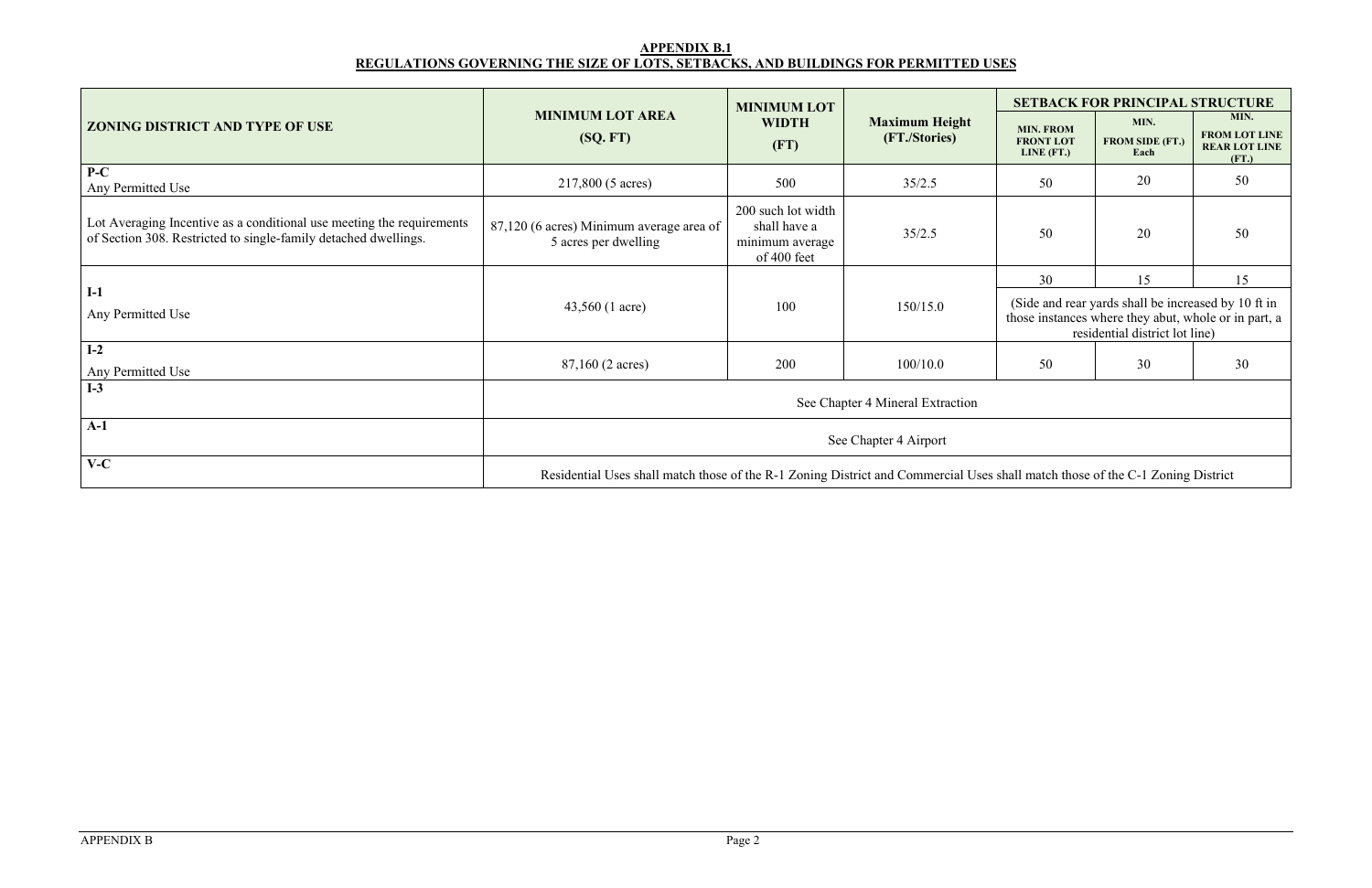## **APPENDIX B.1 REGULATIONS GOVERNING THE SIZE OF LOTS, SETBACKS, AND BUILDINGS FOR PERMITTED USES**

|                                                                                                                                                                                   | <b>MAXIMUM</b>                                    |                                                          |                                                            |                                                                 |                                                                     | <b>RESIDENTIAL</b><br>(NON-DWELLING)                 | <b>MINIMUM SETBACK FOR ACCESORY STRUCTURE</b> |                                                                   |
|-----------------------------------------------------------------------------------------------------------------------------------------------------------------------------------|---------------------------------------------------|----------------------------------------------------------|------------------------------------------------------------|-----------------------------------------------------------------|---------------------------------------------------------------------|------------------------------------------------------|-----------------------------------------------|-------------------------------------------------------------------|
| <b>ZONING DISTRICT AND TYPE OF USE</b>                                                                                                                                            | <b>BUILDING</b><br><b>HEIGHT</b><br>(STORIES/FT.) | <b>MAXIMUM</b><br><b>BUILDING</b><br><b>COVERAGE</b> (%) | <b>MAXIMUM</b><br><b>IMPERVIOUS</b><br><b>COVERAGE</b> (%) | MIN.<br><b>FROM</b><br><b>FRONT</b><br><b>LOT LINE</b><br>(FT.) | MIN.<br><b>FROM</b><br><b>EACH</b><br><b>SIDE LOT</b><br>LINE (FT.) | MIN.<br><b>FROM</b><br><b>REAR LOT</b><br>LINE (FT.) | MAX.<br><b>HEIGHT</b><br>(STORIES/<br>FT.)    | <b>MIN. FROM</b><br><b>PRINCIPAL</b><br><b>STRUCTURE</b><br>(FT.) |
| $R-1$                                                                                                                                                                             |                                                   |                                                          |                                                            | Not                                                             |                                                                     |                                                      |                                               |                                                                   |
| Single-family (including manufactured/mobile homes in agreement with<br>Chapter 4)                                                                                                | 35/2.5                                            | 50                                                       | 65                                                         | permitted                                                       | 5                                                                   | 5                                                    | 2/20                                          | 10                                                                |
| Twin Dwelling                                                                                                                                                                     | 35/2.5                                            | 50                                                       | 65                                                         | Not<br>permitted                                                | 5                                                                   | 5                                                    | 2/20                                          | 10                                                                |
| Townhouse (permitted only with approved central sanitary sewer and<br>public supply of water)                                                                                     | 35/2.5                                            | 40                                                       | 50                                                         | See Chapter                                                     | See Chapter                                                         | See Chapter                                          | See Chapter                                   | See Chapter 4                                                     |
| Apartment (permitted only with approved central sanitary sewer service<br>and public supply of water)                                                                             | 35/2.5                                            | 40                                                       | 50                                                         | See Chapter                                                     | See Chapter                                                         | See Chapter                                          | See Chapter                                   | See Chapter 4                                                     |
| All other permitted uses (unless specified in Chapter 4)                                                                                                                          | 35/2.5                                            | 35                                                       | 45                                                         | Not<br>permitted                                                | 5                                                                   | $\overline{5}$                                       | 2/20                                          | 10                                                                |
| $R-2$<br>Single-family (including manufactured/mobile homes in agreement with<br>Chapter 4)                                                                                       |                                                   |                                                          |                                                            |                                                                 |                                                                     |                                                      |                                               |                                                                   |
| c) with approved central sewer service or public water supply                                                                                                                     | 35/2.5                                            | 30                                                       | 35                                                         | Not<br>permitted                                                | 12                                                                  | 10                                                   | 2/20                                          | 10                                                                |
| d) without approved central sewer service                                                                                                                                         | 35/2.5                                            | 30                                                       | 35                                                         | Not<br>permitted                                                | 20                                                                  | 10                                                   | 2/20                                          | 10                                                                |
| <b>Twin Dwelling</b>                                                                                                                                                              |                                                   |                                                          |                                                            |                                                                 |                                                                     |                                                      |                                               |                                                                   |
| c) with approved central sewer service and public water supply                                                                                                                    | 35/2.5                                            | 30                                                       | 35                                                         | Not<br>permitted                                                | 12                                                                  | 10                                                   | 2/20                                          | 10                                                                |
| d) without approved central sewer service                                                                                                                                         | 35/2.5                                            | 30                                                       | 35                                                         | Not<br>permitted                                                | 20                                                                  | 10                                                   | 2/20                                          | 10                                                                |
| Mobile/Manufactured Home Park                                                                                                                                                     |                                                   |                                                          |                                                            | See Chapter 4                                                   |                                                                     |                                                      |                                               |                                                                   |
| Lot Averaging Incentive as a conditional use meeting the requirements of<br>Section 308. Restricted to single-family detached dwelling without<br>approved central sewer service. | 35/2.5                                            | 30                                                       | 25                                                         | Not<br>permitted                                                | 5                                                                   | 5                                                    | 2/20                                          | 10                                                                |
| $C-1$<br>Any Permitted Use                                                                                                                                                        | 40/3.0                                            | 65                                                       | 90                                                         | Not<br>permitted                                                | 15                                                                  | 15                                                   | 2.5/25                                        | 10                                                                |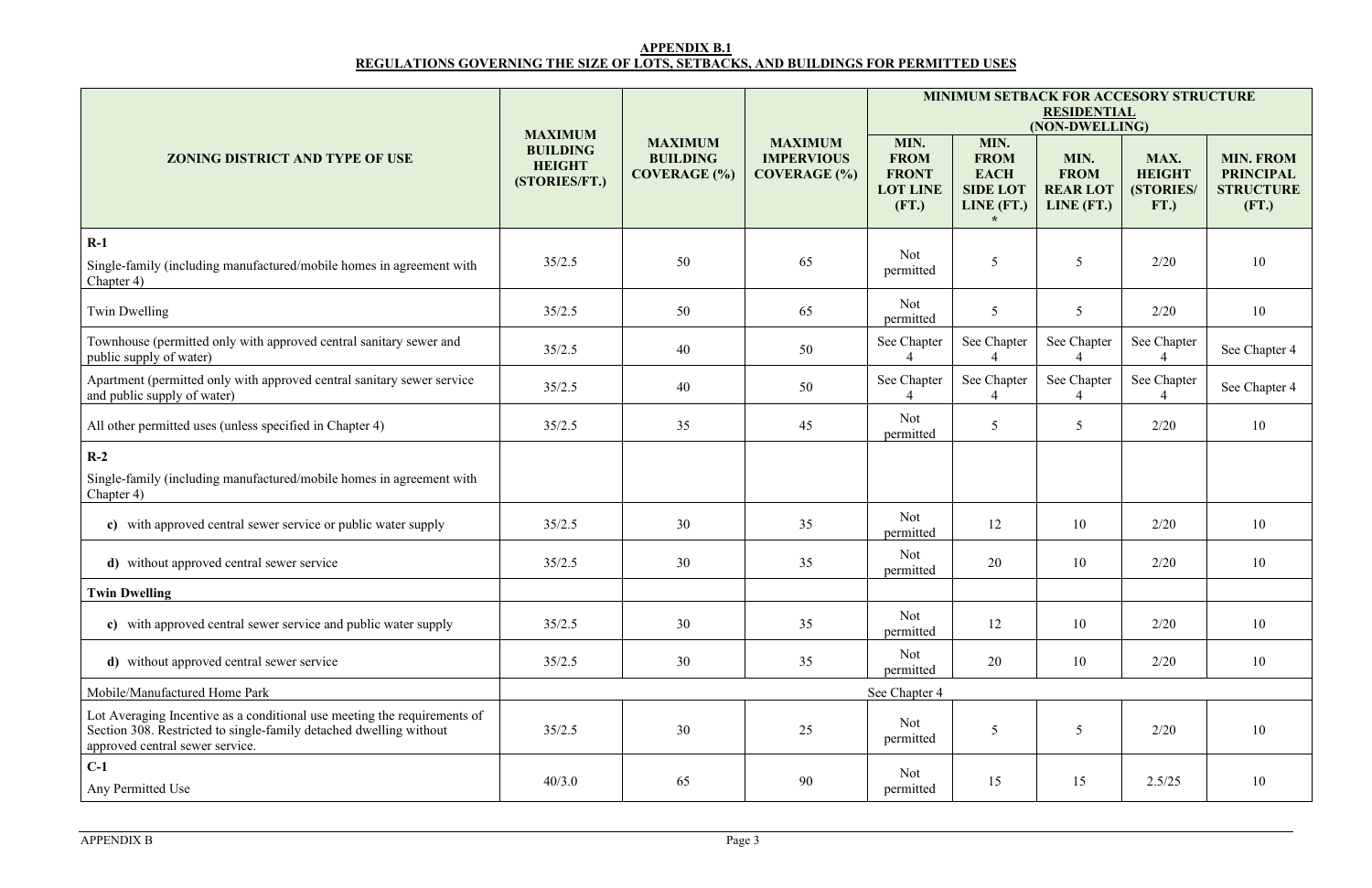## **APPENDIX B.1 REGULATIONS GOVERNING THE SIZE OF LOTS, SETBACKS, AND BUILDINGS FOR PERMITTED USES**

|                                                                                                                                          | <b>MAXIMUM</b><br><b>BUILDING</b><br><b>HEIGHT</b><br>(FT./STORIES) | <b>MAXIMUM</b><br><b>BUILDING</b><br><b>COVERAGE</b> (%) | <b>MAXIMUM</b><br><b>IMPERVIOUS</b><br><b>COVERAGE</b> (%) | <b>MINIMUM SETBACK FOR ACCESORY STRUCTURE</b><br><b>RESIDENTIAL</b><br>(NON-DWELLING) |                                                                                                                                              |                                                       |                                            |                                                                   |
|------------------------------------------------------------------------------------------------------------------------------------------|---------------------------------------------------------------------|----------------------------------------------------------|------------------------------------------------------------|---------------------------------------------------------------------------------------|----------------------------------------------------------------------------------------------------------------------------------------------|-------------------------------------------------------|--------------------------------------------|-------------------------------------------------------------------|
| <b>ZONING DISTRICT AND TYPE OF USE</b>                                                                                                   |                                                                     |                                                          |                                                            | MIN.<br><b>FROM</b><br><b>FRONT</b><br><b>LOT LINE</b><br>(FT.)                       | MIN.<br><b>FROM</b><br><b>EACH</b><br><b>SIDE LOT</b><br>LINE (FT.)                                                                          | MIN.<br><b>FROM</b><br><b>REARLOT</b><br>LINE $(FT.)$ | MAX.<br><b>HEIGHT</b><br>(STORIES/<br>FT.) | <b>MIN. FROM</b><br><b>PRINCIPAL</b><br><b>STRUCTURE</b><br>(FT.) |
| $V-C$<br>Any Permitted Use                                                                                                               | 35/2.5                                                              | 50                                                       | 65                                                         | Not<br>permitted                                                                      | 5                                                                                                                                            | 5                                                     | 2.5/25                                     | 10                                                                |
| $P-C$<br>Any Permitted Use                                                                                                               | 35/2.5                                                              | 10                                                       | 15                                                         | Not<br>permitted                                                                      | 20                                                                                                                                           | 10                                                    | 2/20                                       | 15                                                                |
| Lot Averaging Incentive as a conditional use meeting the requirements of<br>Section 308. Restricted to single-family detached dwellings. | 35/2.5                                                              | 30                                                       | 25                                                         | Not<br>permitted                                                                      | 10                                                                                                                                           | 10                                                    | 2/20                                       | 15                                                                |
| $I-1$                                                                                                                                    |                                                                     |                                                          |                                                            | Not<br>permitted                                                                      | 15                                                                                                                                           | 15                                                    |                                            |                                                                   |
| Any Permitted Use                                                                                                                        | 100/10.0                                                            | 50                                                       | 65                                                         |                                                                                       | (Side and rear yards shall be increased by 10<br>ft in those instances where they abut whole<br>or in part, a residential district lot line) |                                                       | 10/100                                     | 50                                                                |
| $I-2$<br>Any Permitted Use                                                                                                               | 100/10.0                                                            | 50                                                       | 65                                                         | Not<br>permitted                                                                      | 30                                                                                                                                           | 30                                                    | 10/100                                     | 30                                                                |
| $I-3$                                                                                                                                    | See Chapter 4 Mineral Extraction                                    |                                                          |                                                            |                                                                                       |                                                                                                                                              |                                                       |                                            |                                                                   |
| $A-1$                                                                                                                                    | See Chapter 4 Airport                                               |                                                          |                                                            |                                                                                       |                                                                                                                                              |                                                       |                                            |                                                                   |
| $V-C$<br>Residential Uses shall match those of the R-1 Zoning District and Commercial Uses shall match those of the C-1 Zoning District  |                                                                     |                                                          |                                                            |                                                                                       |                                                                                                                                              |                                                       |                                            |                                                                   |

\* See Section 802 that exempts certain structures from height requirements.

\*\* For accessory structures more than 25 feet in height, the principal building setbacks shall apply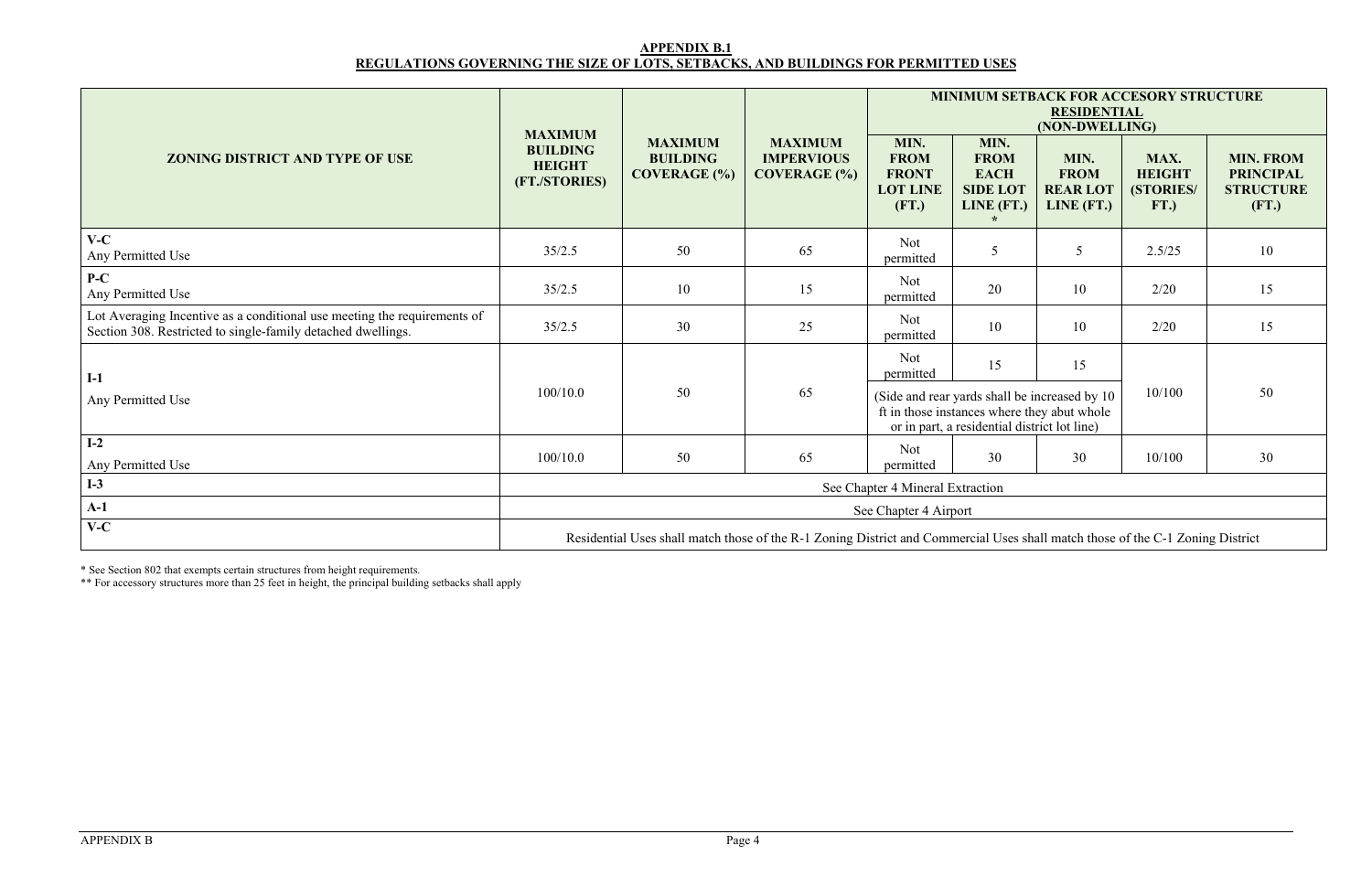#### **APPENDIX B.2 MISCELLANEOUS SIGNS NOT REQUIRING PERMITS**

## **Other Requirements**

uring seasons when such products are actively offered

num of 30 days prior to event and removed a maximum

d while work is actively and clearly underway and a afterward. Signs shall not be placed on the lot for more -year extension is granted by the Zoning Officer. Shall

n a residential development shall not be illuminated. s to a fair or similar special event shall not be posted efore the event and be removed within 1 week

ity nation or level of government or that only include cial message are not regulated by this Zoning

imum of 3 days before permitted garage sale or auction I maximum of 24 hours after event ends. ed. May be painted on a mailbox.

am of 5 days before open house begins and be removed after open house ends. Sign shall not be posted more

imum of 90 days prior to election, vote or referendum um of 10 days after the election, vote or referendum. ersons in postsions a written list of location of hall not be placed on private property without the prior If a political sign does not meet these requirements, ed as an "off-premises sign."

| <b>Type and Definition of Signs not Requiring Permits</b>                                                                                                                                                                                                                                                                                                                                                                                                                                                                                                                                                                                                           | Max.<br>No. of<br><b>Signs</b><br>Per<br>Lot | Max. Sign<br><b>Total Sign</b><br>Area* on<br><b>Residential</b><br>Lots of<br>Less than<br><b>One Acre</b> | <b>Max. Total</b><br>Sign Area*<br>on Lots<br><b>Other than</b><br><b>Residential</b><br><b>Lots of Less</b><br>than One<br>Acre |                                                                                                                                                                       |
|---------------------------------------------------------------------------------------------------------------------------------------------------------------------------------------------------------------------------------------------------------------------------------------------------------------------------------------------------------------------------------------------------------------------------------------------------------------------------------------------------------------------------------------------------------------------------------------------------------------------------------------------------------------------|----------------------------------------------|-------------------------------------------------------------------------------------------------------------|----------------------------------------------------------------------------------------------------------------------------------|-----------------------------------------------------------------------------------------------------------------------------------------------------------------------|
| Agricultural Products Sign. Advertises the sale of agricultural or livestock products primarily produced or raised on<br>the premises of a principal agricultural use, or the seasonal sale of Christmas trees. This may also include a sign<br>denoting membership in agricultural associations and cooperatives or specialization in a particular type of livestock<br>or plant.                                                                                                                                                                                                                                                                                  | $\overline{2}$                               | 8                                                                                                           | 12                                                                                                                               | Shall only be posted dur<br>for sale.                                                                                                                                 |
| Charitable Event Sign. Advertises a special event held a maximum of 9 days in any calendar year that primarily is<br>held to benefit a U.S. Internal Revenue Service certified tax-exempt nonprofit organization.                                                                                                                                                                                                                                                                                                                                                                                                                                                   | $\overline{2}$                               | 8                                                                                                           | 32                                                                                                                               | Shall be place a maximu<br>of 7 days after event.                                                                                                                     |
| Contractor's Sign. Advertises a building trade person, engineer or architect who is actively conducting significant<br>work on a particular lot that is not such person's place of business.                                                                                                                                                                                                                                                                                                                                                                                                                                                                        | $\overline{2}$                               | 12 each                                                                                                     | 20 each                                                                                                                          | Shall only be permitted<br>maximum of 10 days aft<br>than 1 year, unless a 1-y<br>not be illuminated.                                                                 |
| Directional Sign. Sign provides information indicating traffic direction, entry or exit, loading or service area,<br>directions to apartment numbers or parking courts in a development, directions towards a temporary fair, fire lanes,<br>parking, or closely similar information regarding the same lot as the sign is on, and that does not include advertising.                                                                                                                                                                                                                                                                                               | No max.                                      | 3 each, other<br>than sign<br>painted on<br>pavement.                                                       | 3 each, other<br>than signs<br>painted on<br>pavement.                                                                           | Directions signs within a<br>Signs directing persons t<br>earlier than 2 weeks befo<br>afterwards.                                                                    |
| Flag, Commercial. A banner or pennant made of fabric or similar material that is hung in such a way to flow in the<br>wind and that include some type of commercial message.                                                                                                                                                                                                                                                                                                                                                                                                                                                                                        | $\overline{2}$                               | 20 each                                                                                                     | 20 each                                                                                                                          | In addition, flags of any<br>colors and no commercia<br>Ordinance.                                                                                                    |
| Garage Sale Sign. Advertises an occasional garage sale, porch sale or auction.                                                                                                                                                                                                                                                                                                                                                                                                                                                                                                                                                                                      | 4 per<br>event                               | 4 per sign                                                                                                  | 4 per sign                                                                                                                       | Shall be placed a maxim<br>begins and be removed i                                                                                                                    |
| Home Occupation Sign. Advertises a permitted home occupation                                                                                                                                                                                                                                                                                                                                                                                                                                                                                                                                                                                                        | $\overline{2}$                               | 1.5                                                                                                         | $\overline{4}$                                                                                                                   | Shall not be illuminated.                                                                                                                                             |
| Identification Sign. Only identifies the name and occupation of the resident and the name, street address and use of a<br>lot, but that does not include advertising.                                                                                                                                                                                                                                                                                                                                                                                                                                                                                               | 1                                            | $1.5$ , except $2$<br>for a<br>principal<br>non-<br>residential<br>use.                                     | 6                                                                                                                                |                                                                                                                                                                       |
| Open House Sign. Advertises the temporary and periodic open house of a property for sale or rent.                                                                                                                                                                                                                                                                                                                                                                                                                                                                                                                                                                   | 2 per<br>event                               | 4 each                                                                                                      | 4 each                                                                                                                           | Shall be place maximum<br>maximum of 24 hours at<br>than 5 consecutive days.                                                                                          |
| Political Sign. Advertises a person or party seeking political office or a political cause or opinion on a referendum or<br>matter of political concern and which relates to a scheduled election or matter of upcoming vote by a governmental<br>body.<br>Persons posting political signs shall deposit \$25 with the Township Secretary. The return of the deposit shall be<br>conditioned on the removal of all signs within 30 days after the election. This requirement shall apply to signs<br>posted in front of a dwelling or business with permission of the owner of the property, in front of polling places on<br>election day or for a Federal office. | $\overline{4}$                               | 32 total                                                                                                    | 32 total                                                                                                                         | Shall be placed a maxim<br>and removed a maximur<br>Persons posting political<br>signs. Political signs sha<br>consent of the owner. If<br>then it shall be regulated |